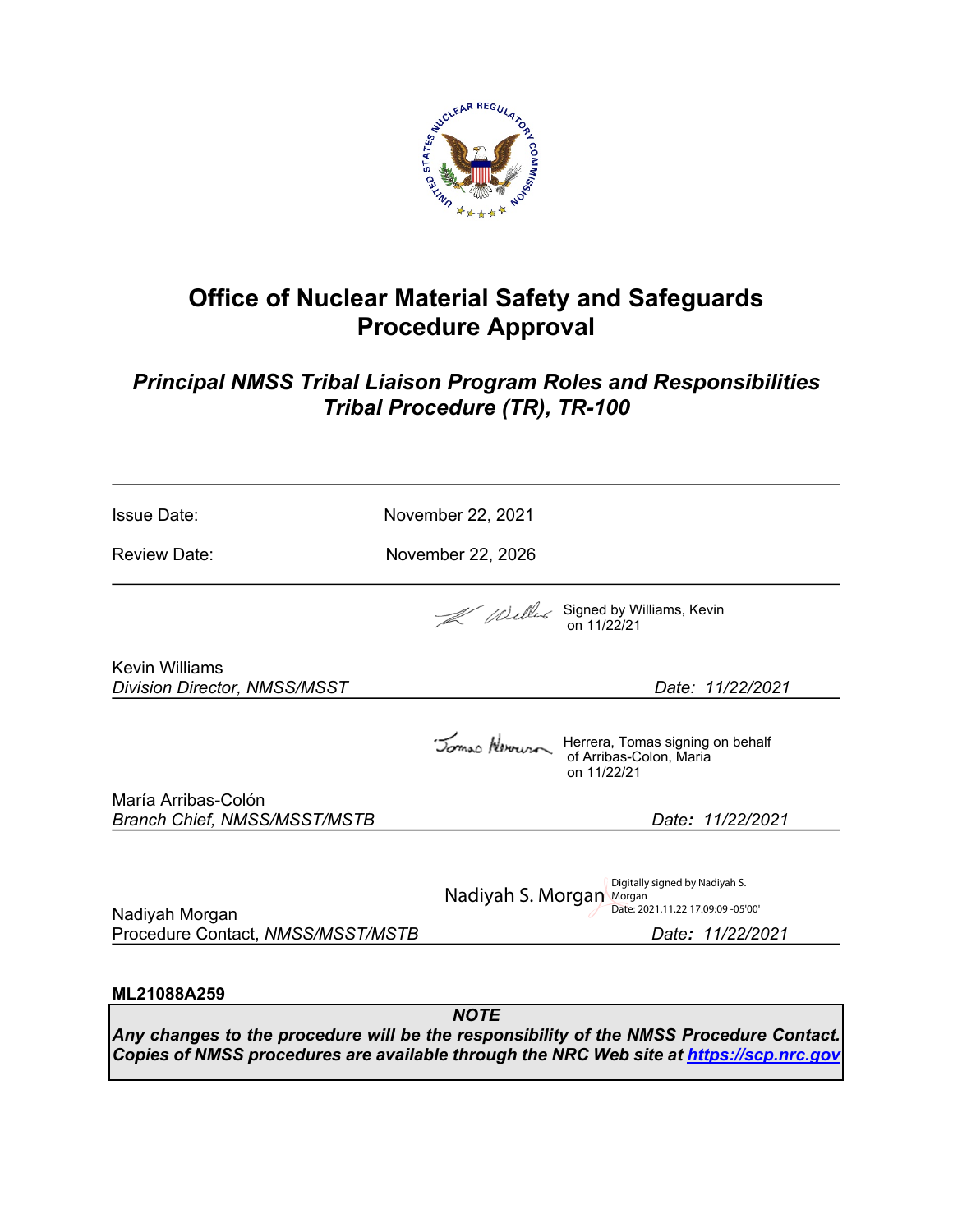#### **I. INTRODUCTION**

This procedure provides general guidance and describes the implementation of Tribalrelated organizational responsibilities to ensure effective engagement with other NRC offices and external stakeholders as described in Management Directive (MD) 5.1, "Consultation and Coordination with Governments and Indian Tribes" (ADAMS Accession No. [ML112351312\)](https://adamswebsearch2.nrc.gov/webSearch2/main.jsp?AccessionNumber=ML112351312), using the principles found in the NRC's Tribal Policy Statement ([82 FR 2402](https://tribal.nrc.gov/includes/Final_TPS_FRN_Jan_9_2017_82_FR_2402.pdf)), within the Office of Nuclear Material Safety and Safeguards (NMSS).

#### **II. OBJECTIVES**

- A. To delineate the roles, responsibilities, and duties that Tribal liaisons in NMSS have regarding the implementation of the NRC's Tribal program in coordination with OEDO and NMSS Management;
- B. To provide background and reference materials related to the duties and responsibilities of the Tribal liaison; and
- C. To provide information for the NRC staff on how to effectively coordinate with the Tribal liaisons.

#### **III. BACKGROUND**

The NRC shares the Federal Government's unique Trust Relationship with, and Trust Responsibility to, Indian Tribes<sup>1</sup>. Under the Federal Trust Doctrine, the United States and the individual agencies of the Federal Government owe a fiduciary duty to Indian Tribes. As an independent regulatory agency that does not hold Tribal lands or assets in trust or provide services to federally recognized Tribes, the NRC fulfills its Trust Responsibility to federally-recognized Indian Tribes by implementing the six principles in the NRC Tribal Policy Statement, providing protections under its implementing regulations, and recognizing additional obligations consistent with other applicable treaties and statutory authorities.

On January 9, 2017, the NRC issued the agency's Tribal Policy Statement. The purpose of the Tribal Policy Statement is to establish principles to be followed by the NRC to promote effective government-to-government interactions with federally recognized Indian Tribes and to encourage and facilitate Tribal involvement in the areas over which the Commission has jurisdiction. The Tribal Policy Statement's six principles that guide the NRC's interaction with Indian Tribes:

1. Recognizes the Federal Trust Relationship with and will uphold its Trust Responsibility to Indian Tribes,

<sup>&</sup>lt;sup>1</sup> Similar to NUREG-2173, Revision 1, "Tribal Protocol Manual," issued July 2018, this procedure uses various names when describing Native American peoples, because there is no specifically established name that describes Native American peoples. As noted on page ix of the Tribal Protocol Manual, Presidents, Executive orders, and Federal agencies have used terms such as "Native Americans," "First Americans," "Tribal Nations," "Alaska Natives," "American Indians," and "Indian Tribes*."*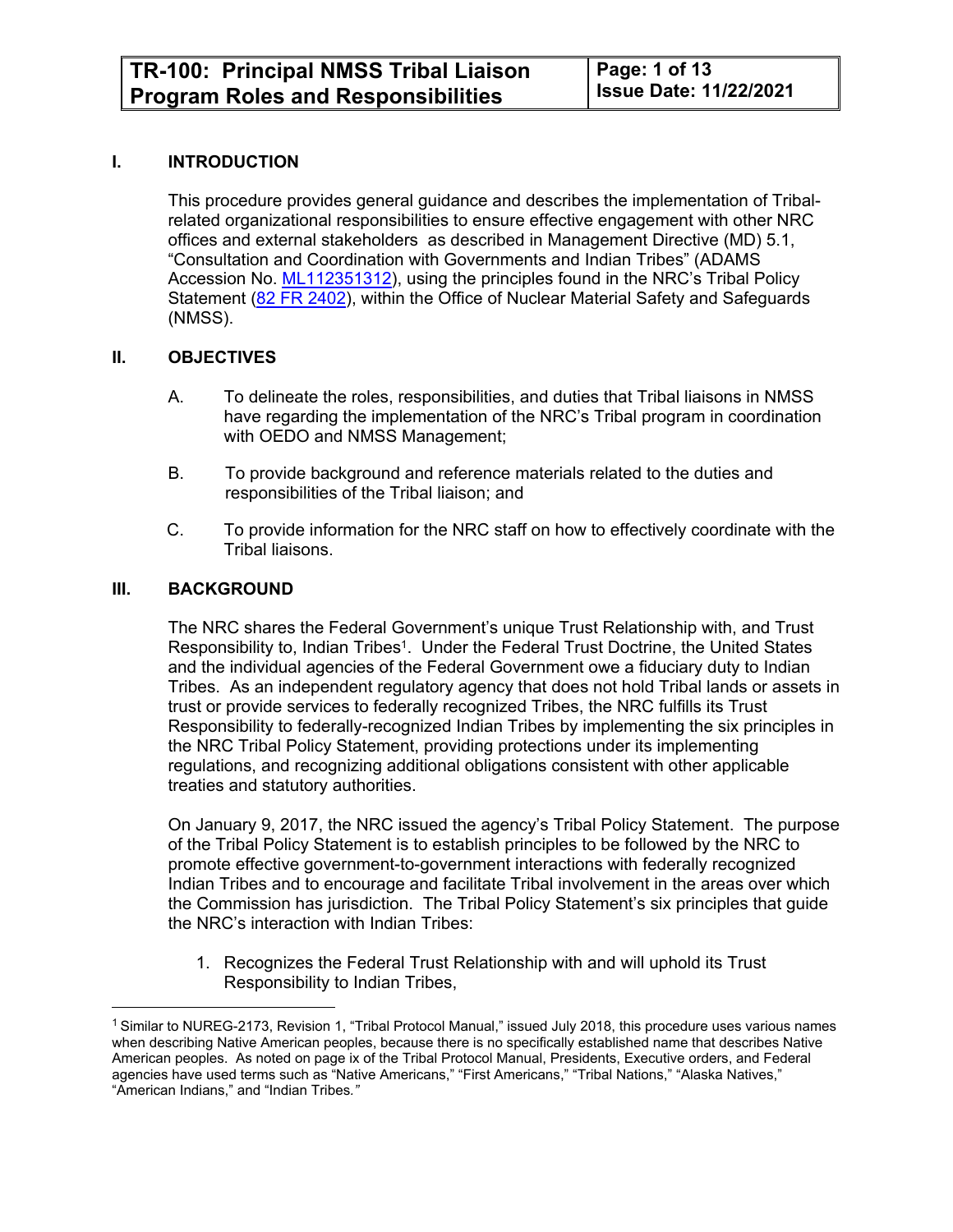**TR-100: Principal NMSS Tribal Liaison Program Roles and Responsibilities** 

- 2. Recognizes and is committed to a government-to-government relationship with Indian Tribes,
- 3. Will conduct outreach to Indian Tribes,
- 4. Will engage in timely consultation,
- 5. Will coordinate with other Federal agencies for joint Tribal consultation, and
- 6. Will encourage participation by State-recognized Tribes.

Management Directive 5.1 covers consultation and coordination with States, federally recognized Indian Tribes, other Federal agencies, local governments, and national or regional organizations of States. It also addresses general staff and management responsibilities for consultation and coordination with governments and federally and State-recognized Tribal governments, intertribal agencies, and Indian Tribal organizations.

#### **IV. ROLES AND RESPONSIBILITIES**

Section III of MD 5.1 contains detailed descriptions of the roles and responsibilities for the NRC executives, managers, and staff that have responsibilities associated with Tribal outreach and consultation. The Deputy Executive Director for Materials, Waste, Research, State, Tribal, Compliance, Administration, and Human Capital Programs (DEDM) in the Office of the Executive Director for Operations (EDO) serves as the NRC's designated official for Tribal consultations. The Director, NMSS, maintains communication with the DEDM, during periodic meetings, to keep the EDO informed of pertinent Tribal actions including implementation of the Tribal Policy Statement, ongoing outreach activities, maintenance of working relationships with elected and appointed Tribal officials, discussions with directors and regional administrators regarding Tribal actions, the activities of the Tribal Liaisons, and opportunities to inform and educate the NRC staff about topics that would contribute to improving the consultation and coordination activities with Tribes. Alignment meetings should be conducted to seek the guidance of the DEDM regarding consultation requests from Tribes, Tribal concerns for matters that require Commission deliberation, and policy issues, concerns, and recommendations.

#### Tribal Liaisons

Tribal liaisons at Headquarters and the Regional State Liaison Officers (RSLOs) share the responsibilities for the Tribal liaison functions. The NMSS Tribal liaisons serve as the primary points-of-contacts for federally and State-recognized Indian Tribes, intertribal agencies, and Indian Tribal organizations. Tribal liaisons have the following roles and responsibilities:

- A. Identify activities with potential Tribal interest and proactively engage with NRC staff regarding best practices for engagement with Indian Tribes.
- B. Ensure consistency in Tribal outreach and consultation across the NRC through ongoing communication with the staff and management.
- C. Implement NMSS's responsibilities related to the NRC's program of cooperation and liaison with Indian Tribes.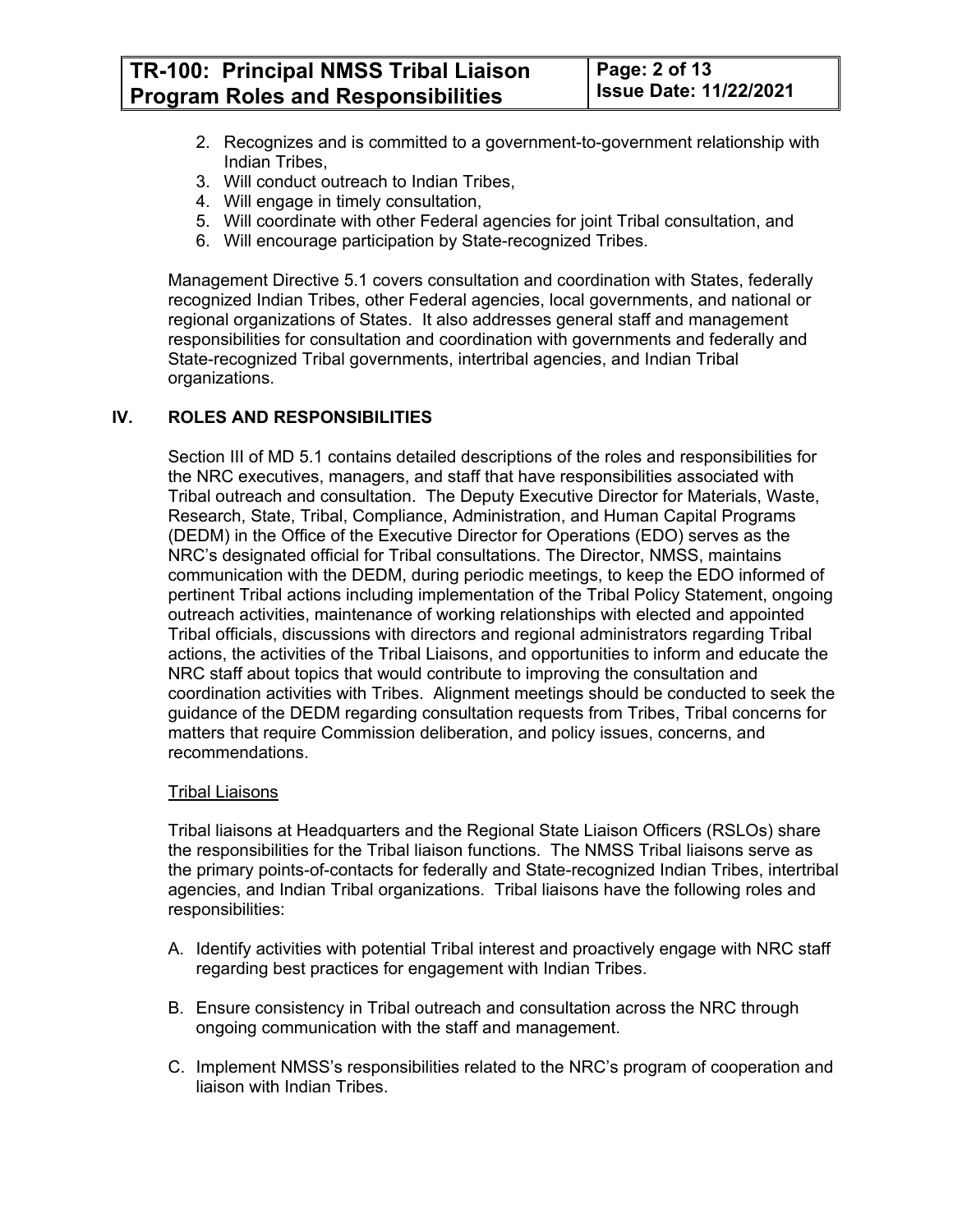- D. Conduct Tribal liaison activities in accordance with the Tribal Policy Statement, MD 5.1, and TR-100.
- E. Maintain effective communications with Native American Tribal governments and other interested or affected organizations about NRC policies and programs that are national in scope or programmatic activities that are based at NRC Headquarters.
- F. Engage Federally Recognized Tribes on issues that arise within the NRC, significant Federal consultations, Federal Government-wide Tribal policy issues, and other matters that may impact Tribes, through ongoing communication with Tribal governments and organizations across the nation.
- G. Maintain liaison with Tribal relations offices of Federal agencies, such as the U.S. Department of Homeland Security, U.S. Environmental Protection Agency (EPA), and the U.S. Department of Energy (DOE) to collaborate on Tribal outreach and communication.
- H. Coordinate with RSLOs to share outreach and consultation work.
- I. Assist NRC staff in communicating and consulting with Tribal representatives,
- J. Develop and provide training to NRC staff on Tribal consultation activities.
- K. Maintain external and internal website containing instructions on how and when to contact NRC's Tribal liaisons.
- L. Develop and maintain a database of State and Tribal contacts in collaboration with RSLOs to support the staff in written communications with Tribes on the NRC's regulatory actions and activities.
- M. Support staff in fulfilling National Environmental Policy Act and the National Historic Preservation Act (NHPA) responsibilities involving the public and Tribes.
- N. Maintain the NRC Tribal Toolbox Web site at <https://tribal.nrc.gov/> that contains resources on outreach and consultation for Tribal nations.
- O. Lead and coordinate the operation of appropriate working groups and committees that address agencywide issues related to Tribal outreach and consultation, such as the Interoffice Tribal Working Group. The Interoffice Tribal Working Group is an informal group consisted of representatives from numerous agency organizations convened to help facilitate improved internal coordination involving NRC's Tribal efforts and to address short-term initiatives.
- P. Provide advice and support to the NRC's leadership on Tribal matters, including coordination with the Secretary of the Commission on meetings and other needs of the Commission and briefings for management, as requested.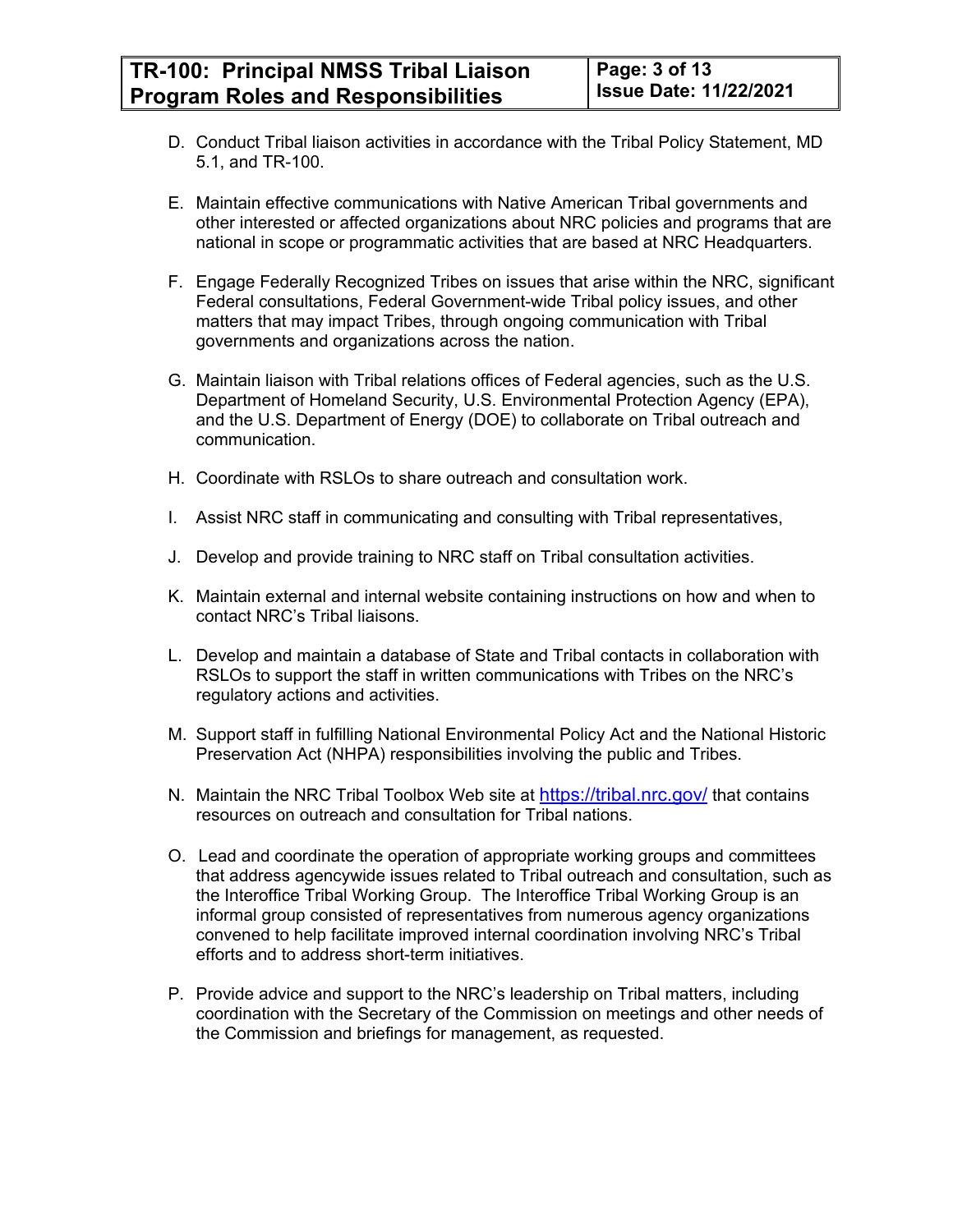Q. Maintain communication with the NRC Office of Small Business and Civil Rights and coordinate and collaborate, as appropriate, on outreach and other programmatic activities associated with Tribal governments, businesses, colleges, universities, and communities.

# RSLOs

The RSLOs serve as the primary points of contact for Tribal nations interested in NRC regulated activities within the NRC regions. The RSLOs may work independently with Tribal nations within their region or work collaboratively with the Tribal liaison at NRC Headquarters on outreach. Like Tribal liaisons, the RSLOs work with their counterparts in the regional offices of other Federal agencies to ensure effective Tribal interactions and to further support strong Federal-Tribal relations. The NMSS Policy and Procedure SL-100, "Regional State Liaison Officers (RSLOs)," describes the Tribal outreach and consultation responsibilities of the RSLOs.

# **V. DEFINITIONS**

#### **Outreach**

NRC staff efforts to inform Federal agencies, States, local governments, federally recognized Indian Tribes, State-recognized Indian Tribes, quasi-governmental agencies, intertribal agencies, Indian Tribal organizations, interstate governmental agencies, and national or regional organizations of States about the agency's actions and plans. Outreach includes sharing information, encouraging the communication of concerns and interests to the NRC staff, as well as training and information exchanges. Outreach activities may also include informing federally and State-recognized Indian Tribes and Federal agencies that they may participate (1) in meetings or workshops, (2) on committees working with the NRC on a specific program, and (3) in taking independent or interdependent action towards a defined objective. Outreach may be oral or written and can take place remotely through electronic media or in face-to-face meetings.

#### **Consultation**

NRC staff efforts to conduct meaningful and timely discussions with Tribal governments on the NRC's regulatory actions that have substantial direct effects on one or more Indian Tribes and those regulatory actions for which Tribal consultation is required under Federal statute. The consultation process provides opportunities for appropriate Tribal officials or representatives to meet with NRC management or staff to achieve a mutual understanding between the NRC and the federally recognized Indian Tribes of their respective interests and perspectives.

Note: This definition does not include consultation conducted under NHPA Section 106, which requires that independent agencies having the authority to license any undertaking shall, prior to issuance of a license, take into account the effect of the undertaking on any historic property. The Environmental Center of Expertise has the lead in fulfilling NHPA Section 106 consultation requirements and the Tribal Liaisons will support those activities.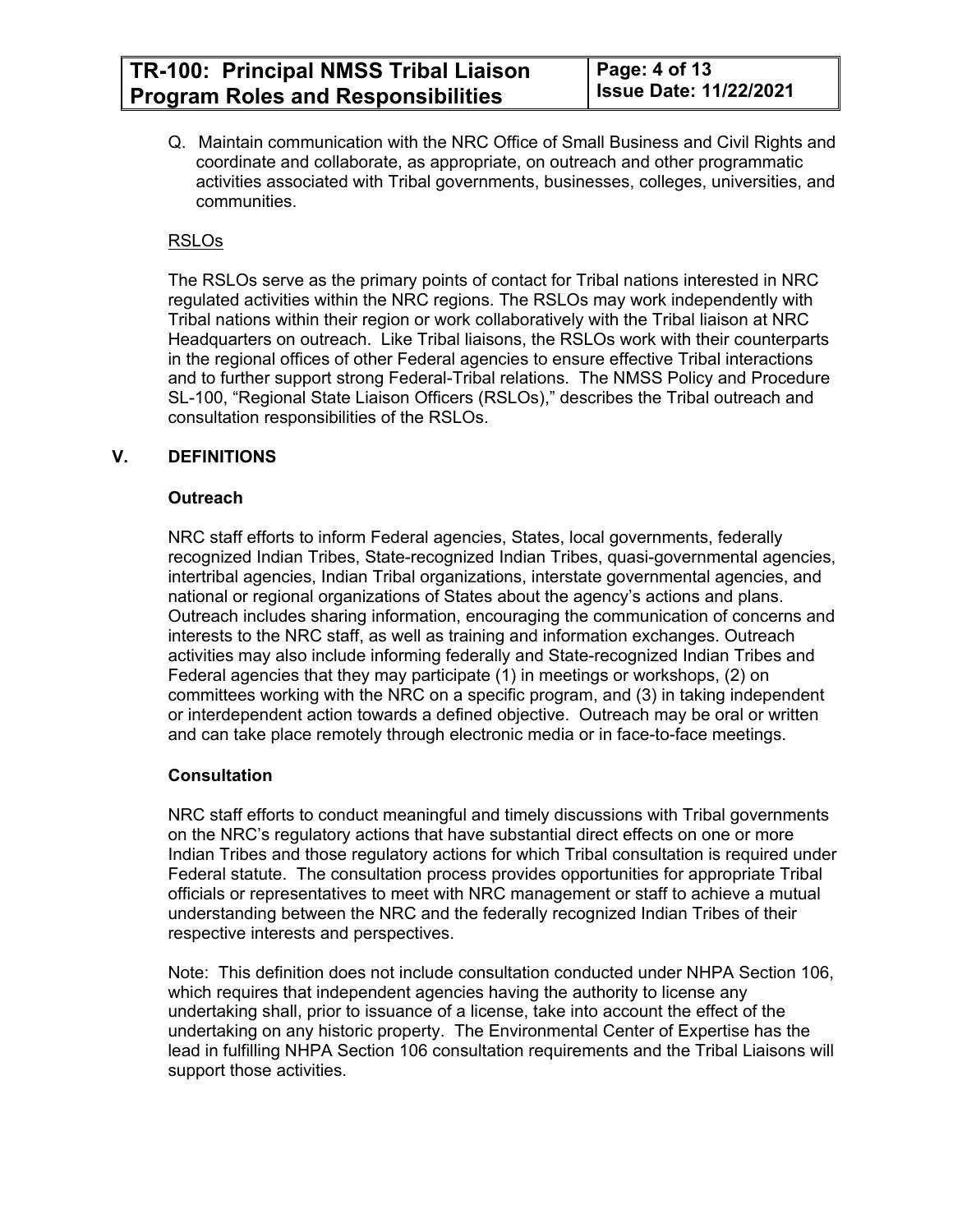#### **VI. GUIDANCE**

Tribal liaisons have responsibility for the implementation of activities for the NRC's Tribal program in the areas of Tribal outreach, Tribal consultation, knowledge development and training within the NRC, and program development and management. Below is a list of general tasks and duties that may be required in each area. Detailed guidance for certain NRC regulatory processes is provided in the procedures listed in Appendix A.

A. Tribal Outreach

Tribal liaisons have the following responsibilities for Tribal outreach:

- 1. Serve as the primary point of contact for federally and State-recognized Indian Tribes, intertribal agencies and Indian Tribal organizations for outreach and communication of general information on the NRC's regulatory actions that may have direct effects on one or more Indian Tribes. Upon request, Tribal liaisons support the RSLOs with outreach activities within their regions.
- 2. Engage Tribes on issues related to NRC activities to establish relationships with Tribal government representatives to seek opportunities to share information on the NRC's regulatory activities, address concerns on the NRC's regulatory activities, and exchange information for engaging specific Tribal governments in the NRC's regulatory activities.
- 3. Coordinate participation by federally and State-recognized Indian Tribes in meetings or workshops and on committees working with the NRC on a specific program
- 4. Coordinate a timely response to inquiries posed by federally and Staterecognized Indian Tribes, intertribal agencies and Indian Tribal organizations.
- 5. Identify both internal organizations and other Federal agencies that focus on Tribal nations for sharing information, cooperation, collaboration, and coordination for greater efficiency and effectiveness.
- 6. Conduct or arrange for staff presentations, training, and information exchanges with Tribal nations and organizations. Meetings with representatives of Tribal nations are considered government-to-government interaction and thus do not follow the guidelines established for public meetings in MD 3.5, "Attendance at NRC Staff-Sponsored Meetings."
- 7. Participate in Tribal outreach activities of other agencies, when invited by these agencies, such as DOE, EPA, Tribal Radioactive Materials Transportation Committee, and Nuclear Energy Tribal Working Group.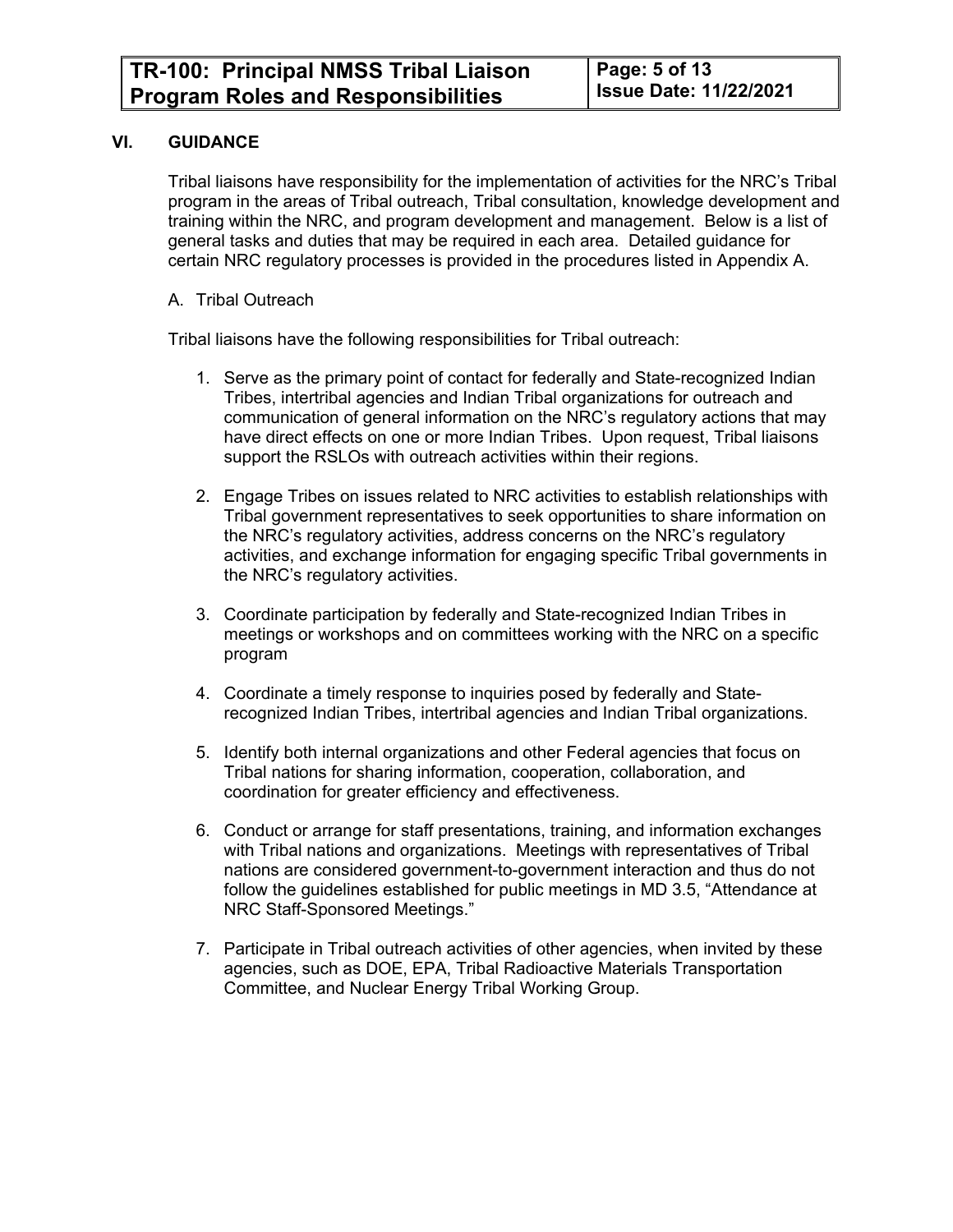#### B. Tribal Consultation

Tribal liaisons have the following responsibilities for Tribal consultation:

- 1. Advise staff on consultation activities, including the approach, appropriate staff level, and timing.<sup>2</sup>
- 2. Coordinate with Tribal government officials when the staff or a Tribe requests government-to-government consultations.
- 3. Support the development of follow up communications for government-togovernment consultations. This includes supporting agency officials in developing communications with Tribes explaining how Tribal input was considered in agency decisions regarding infrastructure projects.
- 4. Provide general training and education to the staff on the NRC's roles and responsibilities in consulting with Tribes.
- 5. Support staff outreach and consultations with Tribal nations. As appropriate, Tribal liaisons will assist project managers in identifying federally and Staterecognized Indian Tribes, intertribal agencies, and Indian Tribal organizations that may have an interest in an NRC licensing or regulatory activity. Examples include consulting with project managers to ensure that the list of Tribes used during the NHPA Section 106 consultation will match the list that will be provided to the Commission for a mandatory hearing and access the potential effects of a rulemaking on Tribal lands, interests and trust resources.
- C. Knowledge Development and Training within the NRC

Tribal liaisons have the following responsibilities for knowledge development and training within the NRC:

- 1. Develop and deliver formal training for the staff, through a variety of formats, on topics that could contribute to improving the Agency's effectiveness in consultation and coordination with federally recognized Indian Tribes, including the Federal Trust Responsibility, the NRC Tribal Policy Statement, known issues of concern for specific federally recognized Indian Tribes, and cultural considerations for working with federally recognized Indian Tribes.
- 2. Create opportunities for knowledge sharing for the staff through seminars, guest speakers, newsletters, news sharing, and other tools. Maintain the NRC Tribal Liaison Program website at <https://tribal.nrc.gov>to provide publicly available information and resources regarding NRC-regulated activities in proximity to Tribal lands.

<sup>&</sup>lt;sup>2</sup> In accordance with MD 5.1, the cognizant Office Director will be the decision maker for consultation and coordination activities in their respective areas of responsibility.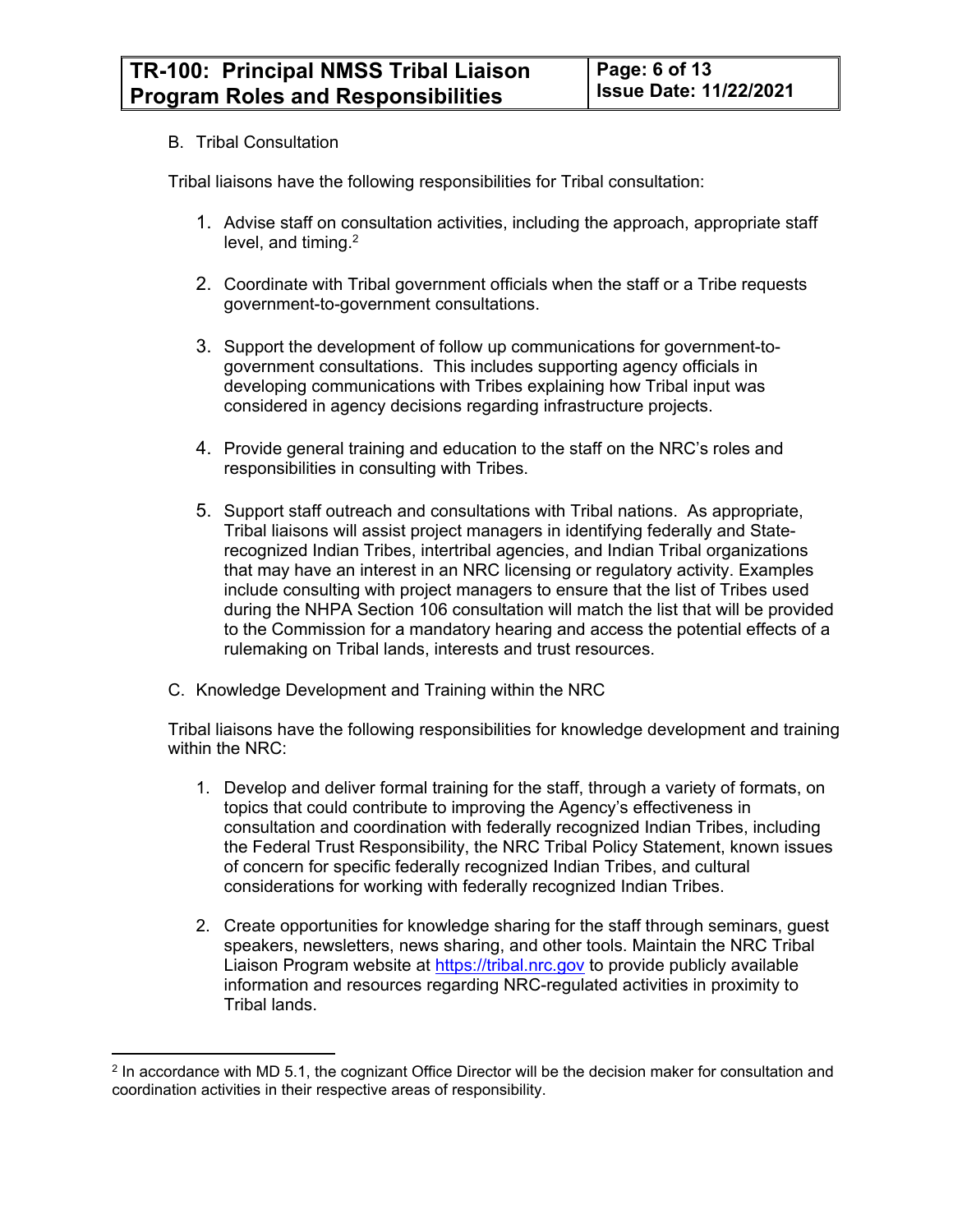- 3. Participate in Federal meetings, conferences, working groups, and other collaborative efforts to develop and share knowledge and improve Federal-Tribal relations.
- 4. Engage in continuous learning activities, including formal training, conferences, seminars, and independent study to increase knowledge of Tribal history, culture, socioeconomic status, and other areas that may impact the NRC's interaction with Tribes, and create opportunities to share this knowledge with staff.
- D. Program Development and Management

Program development and management involves developing policies and guidance related to implementation of the Tribal program and providing interpretations and support to the staff and managers related to these policies and guidance. Tribal liaisons have the following responsibilities for program development and management:

- 1. Lead the development of policies and guidance related to implementation of the Tribal program and provide interpretations and support to the staff and managers related to these policies and guidance.
- 2. Support the Agency's staff in the development of program guidance in their respective offices to ensure alignment with Tribal Policy Statement principles.
- 3. Increase awareness of the Tribal liaisons as an agency resource by coordination across organizations, as needed, to hold meetings to support the implementation of MD 5.1 and the Tribal Policy Statement.
- 4. Collect and periodically publish data and reports on the NRC's interactions with Native American governments.

#### **VII. APPENDICES**

- A. Tribal Liaison Qualification Training
- B. Basic Outreach Process for Tribal Liaisons
- C. Informing Tribes of Final Agency Decisions
- D. Process for Granting or Denying a Request for Consultation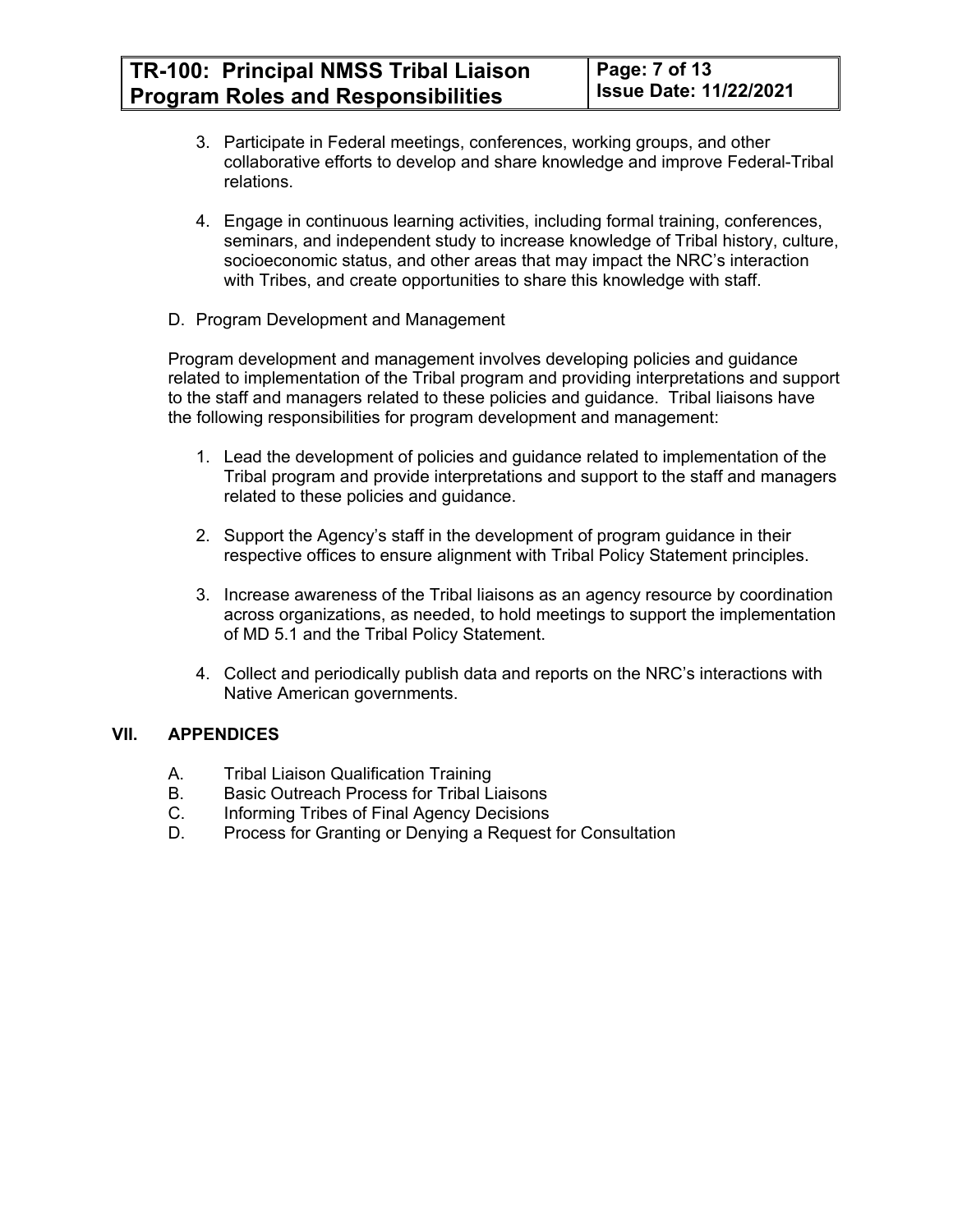#### **VIII. REFERENCES**

#### *Management Directives and Addendums*

*1.* U.S. Nuclear Regulatory Commission, Management Directive 5.1, "Consultation and Coordination with Governments and Indian Tribes," July 6, 2020 (ADAMS Accession No. [ML112351312\)](https://adamswebsearch2.nrc.gov/webSearch2/main.jsp?AccessionNumber=ML112351312).

#### *NMSS Policies and Procedures and Other NMSS Guidance*

2. U.S. Nuclear Regulatory Commission, Office of Nuclear Material Safety and Safeguards Policy and Procedure SL-100, "Regional State Liaison Officers (RSLOs)," July 28, 2021 (ADAMS Accession No. [ML21168A326\)](https://adamsxt.nrc.gov/navigator/AdamsXT/content/downloadContent.faces?objectStoreName=MainLibrary&ForceBrowserDownloadMgrPrompt=false&vsId=%7b032CC548-9EC8-CEBC-842E-7A1BB8A00000%7d).

#### *NRC Regulations, Policy Statements, and Related Reference Documents*

3. U.S. Nuclear Regulatory Commission, "Tribal Policy Statement," January 9, 2017 (82 [FR 2402](https://tribal.nrc.gov/includes/Final_TPS_FRN_Jan_9_2017_82_FR_2402.pdf)) (ADAMS Accession No. [ML17011A243\)](https://www.nrc.gov/docs/ML1701/ML17011A243.pdf).

#### *NUREGs and Brochures*

4. U.S. Nuclear Regulatory Commission, NUREG-2173, Revision 1, "Tribal Protocol Manual," July 2018 (ADAMS Accession No. [ML18214A663\)](https://adamsxt.nrc.gov/AdamsXT/content/downloadContent.faces?wId=1533573317492&objectStoreName=%7bFADD9FBE-4595-43E6-B85B-8F2B7707A2E9%7d&ForceBrowserDownloadMgrPrompt=false&vsId=%7bDE496FB0-147B-4BAB-B701-693123C4CF64%7d&docId=%7b0F6053C0-9B69-42F1-91D5-A3E6C6323E43%7d&theUser=jxc9).

#### **IX. ADAMS REFERENCE DOCUMENTS**

For knowledge management purposes, all previous revisions to this procedure, as well as all associated correspondence with stakeholders that have been entered into ADAMS and are listed below.

| No. | Date       | Document Title/Description                   | Accession No. |
|-----|------------|----------------------------------------------|---------------|
|     | 12/19/2018 | <b>Tribal Liaison Roles and</b>              | ML18275A329   |
|     |            | Responsibilities TR-100                      |               |
|     | 11/XX/2021 | <b>Principal NMSS Tribal Liaison Program</b> | ML21088A259   |
|     |            | Roles and Responsibilities, TR-100           |               |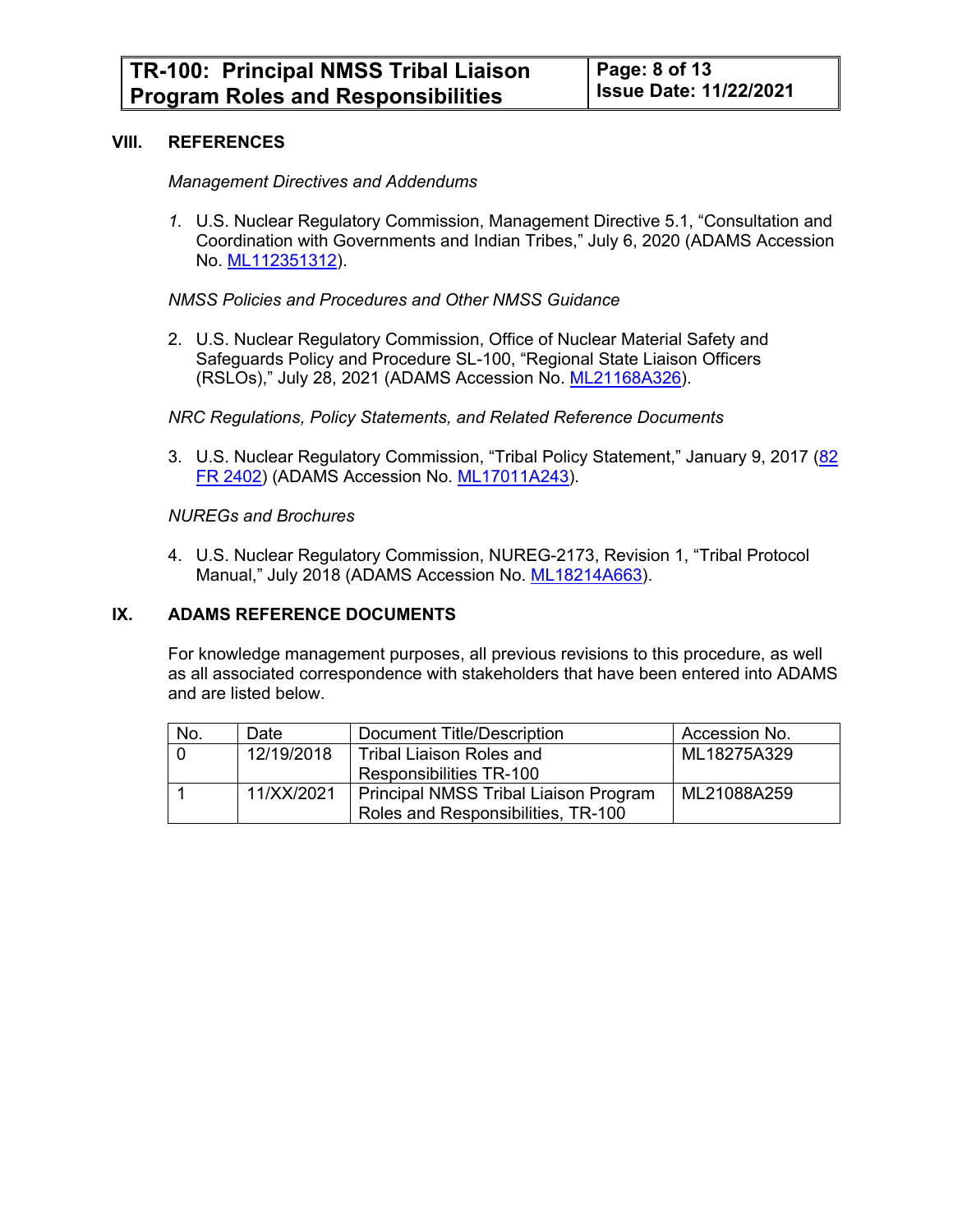# Appendix A — Tribal Liaison Qualification Training

The Tribal liaisons should have a basic level of knowledge and skills to effectively work with staff and Native American Tribal governments to establish and maintain relations and communications and to promote greater awareness and mutual understanding of the policies, activities, and concerns of all parties related to the NRC's regulatory actions and activities. The necessary knowledge and skills can be acquired through training and on-the-job experience. The Tribal Liaison Knowledge and Skills Checklist identifies a basic level of training and qualifications to ensure successful implementation of the Tribal Liaison Program. Tribal liaisons are expected to complete each activity. The branch chief's (BC's) signature indicates successful completion of all required courses and activities listed in the checklist.

Continuing training is recommended to increase the depth of a Tribal liaison's knowledge in specific areas. The following courses and/or panel discussions are strongly recommended:

- Advisory Council on Historic Preservation Section 106 Essentials (preferable first)
- TMS Panel Discussions
	- o Tribal Interactions: Staff Support & Other Resources
	- $\circ$  Tribal Interactions: NHPA A Multiple Agency & Tribal Panel Discussion (Modules  $1 - 3$ )
- U.S. Department of Interior University Consulting with Tribal Nations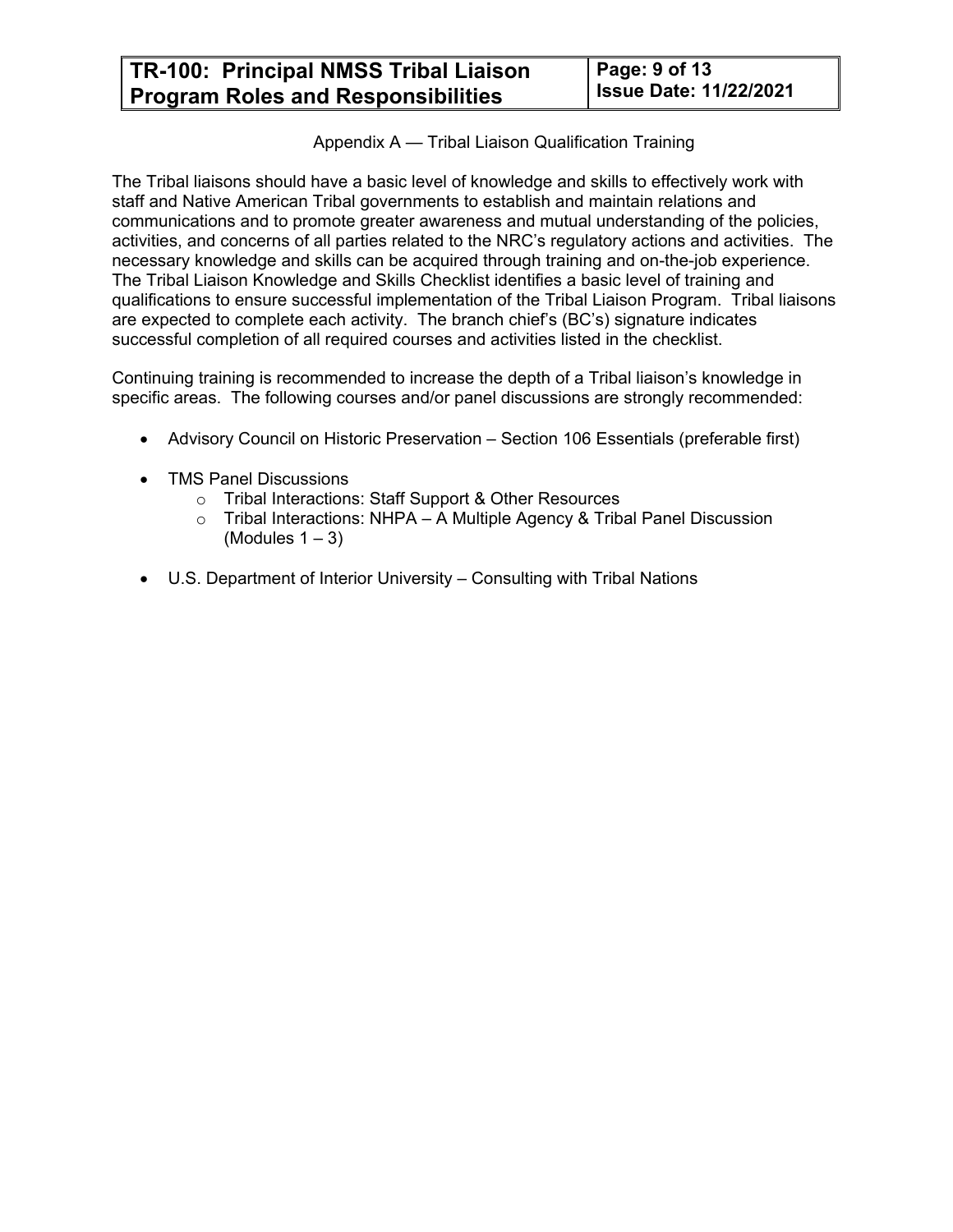Appendix B — Basic Outreach Process for Tribal Liaisons

Upon request, Tribal liaisons provide outreach<sup>3</sup> support to program office staff. Although each tribal outreach effort is unique, the liaisons follow the same basic steps. It is ideal to request support early in the regulatory process, as a plan and schedule can be established for Tribal outreach. Tribal liaison support can be requested by contacting the Materials Safety and Tribal Liaison Branch (MSTB) Chief or sending an email to Tribal outreach.resource@nrc.gov.

In fulfilling its duties, the Tribal liaison will perform the following tasks:

- Search databases for tribes potentially interested and/or impacted by the specific regulatory activity and generate a list
- Develop a map of Tribal geographic areas of interest
- Consult with State and Tribal Historic Preservation Officers to ensure that all potentially interested and/or impacted tribes are included on the list

The list of tribes is provided to the cognizant staff, where a discussion can begin on the necessary approach for outreach. In cases where outreach to all federally and Staterecognized Tribes are appropriate, a State and Tribal Communications letter may be drafted and issued to communicate information such as public meetings, training course offerings, solicitation of comments, and alerts that proposed NRC rules are being published in the *Federal Register* (FR).

 $3$  Tribal outreach and consultation meetings may result in information collections that require a clearance from the Office of Management and Budget (OMB) if more than nine respondents are involved (see Title 5 of the *Code of Federal Regulations* (5 CFR) 1320.3(c)). The NRC received guidance from OMB in 2014 that indicated that, if the NRC met with Tribes on a topic and individuals responded with their own opinions, each attendee counted as a respondent. However, a Tribal government submitting a comment as a single entity would be considered a single respondent. The staff conducting outreach and consultations should ensure compliance with this guidance.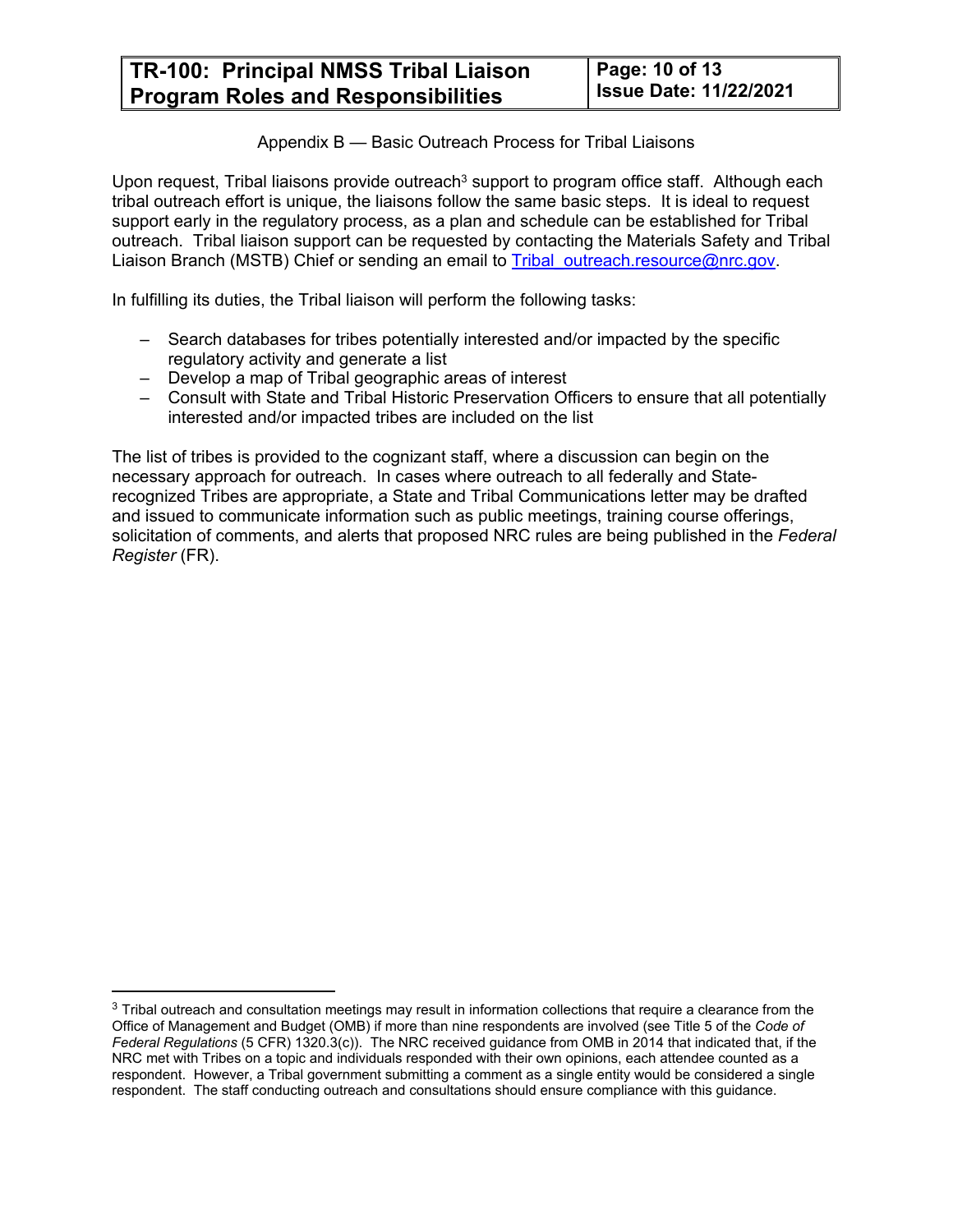Appendix C — Informing Tribes of Final Agency Decisions

The FR is the Federal Government's official vehicle for informing the public about NRC regulatory actions. For actions related to proposed rules and policies, licensing activities, and draft technical documents, the staff may issue a notice in the FR to solicit public comments, afford an opportunity to request a hearing, and provide notification of the disposition of the agency's final decision. Upon special request from members of the public, the staff may provide direct notification of the NRC's regulatory actions related to processes (rulemaking, licensing, enforcement, and hearings) of interest.

On December 10, 2010, NRC issued interim guidance clarifying that when input is received on any NRC regulatory action from a federally recognized tribe, the NRC staff is responsible for providing written communication to inform the Tribe of the agency's final decision, describe how the Tribe's input was considered, and directly respond to the Tribe's comment(s). Therefore, the staff leading the regulatory action should coordinate with the Tribal liaison staff to provide this written communication as soon as practical, after the agency's final decision. Typically, the staff leading the regulatory action will draft the written communication and will coordinate with the Tribal liaison to determine who will issue the communication to the Tribes.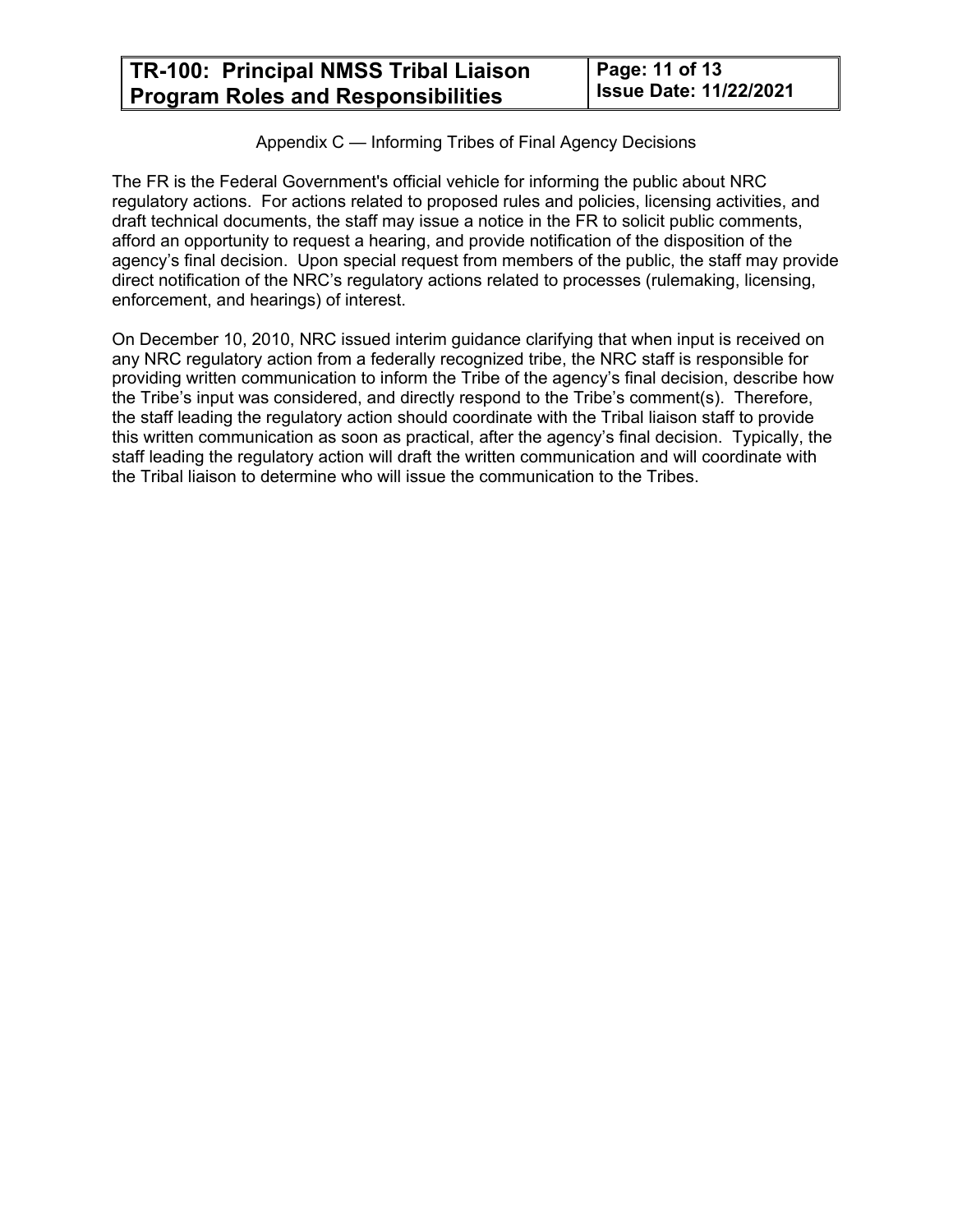# Appendix D — Process for Granting or Denying a Request for Consultation

The NRC consults with Tribes as required by Treaty, statute, or regulation when those actions have a substantial and direct effect on the Tribe. Tribal officials may request that the NRC engage in consultation on matters that have not been identified by the NRC to have substantial direct effects on one or more Indian Tribes or those regulatory actions for which Tribal consultation is not required under Federal statute. The NRC will make efforts to grant such requests, taking into consideration the nature of the activity at issue, past consultation efforts, available resources, timing issues, and other relevant factors. The NRC staff will evaluate consultation requests in accordance with the following procedure.

- 1. All requests should be forwarded to the MSTB Chief.
- 2. The MSTB Chief will assign a Tribal liaison to perform the following tasks:
	- a. Issue a letter of acknowledgement to the requesting Tribal official within 5 days of receipt.
	- b. Review the request and establish a work plan that identifies the appropriate review team and milestone dates.
	- c. Prepare a Purpose, Outcome, & Process agenda and brief the MSTB Chief and Materials Safety, Security, State and Tribal Program (MSST) management.
	- d. Inform OGC of the request.
	- e. Coordinate with the appropriate BC(s) to assemble additional expertise needed for the review.
	- f. Brief the NMSS front office, if instructed by MSST management.
	- g. Coordinate with the MSST and NMSS technical assistants to inform the NMSS Executive Technical Assistant in the EDO's office about the request and work plan.
	- h. Coordinate and consult with the review team to align on a recommendation to grant or deny the request for consultation.
	- i. Complete the Consultation Response Form.
	- j. Obtain concurrence on the recommendation from the MSTB chief and cognizant. program office BC(s), MSST management, OGC, and NMSS front office.
	- k. Draft a response letter of the NRC's decision for the DEDM's signature.
	- l. Issue the response letter within 60 days of receipt of the initial request letter.